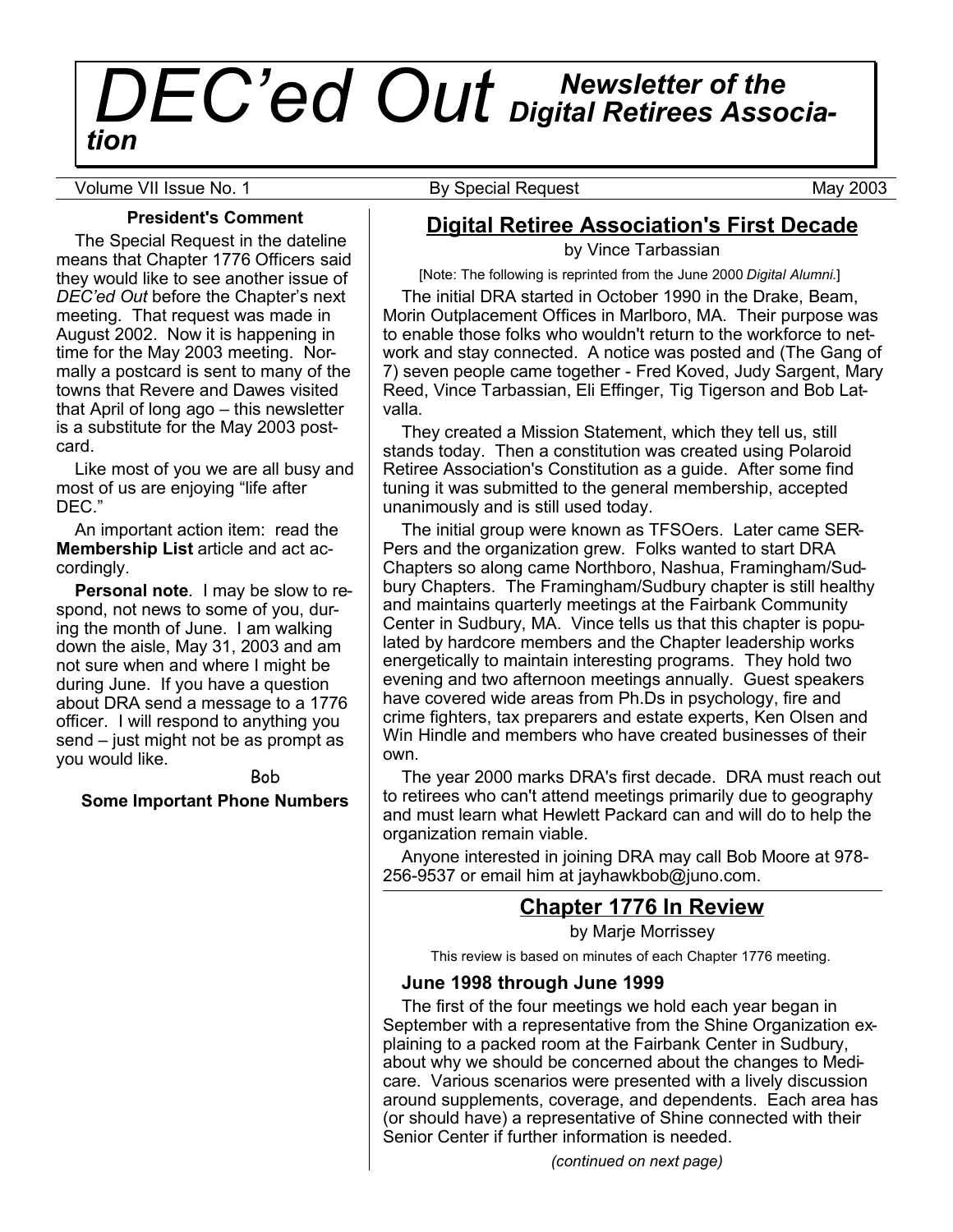## **Membership Booklet**

We plan to update the booklet that was published during May of 1998. If you have joined since then you probably don't have one.

The booklet consists of several address sections: home, business, e-mail, and a city/state listing of just names. If you still have a booklet, check the entries that pertain to you and tell us of any needed changes. There is a form for this on the insert to this newsletter

**Most important:** Tell us if you don't want your phone number listed or if you don't want to be listed at all. Inclusion of business cards in the booklet was well received and they will be included again this time based on your response. If you want yours included, mail your current card(s) to Bob Moore.

Ten days after this newsetter is mailed we will send an e-mail message to make sure our address book is current. If you have e-mail and DO NOT receive a "DRA May 2003 Test" message and you would like to receive information from DRA by e-mail send a message to

**jayhawkbob@juno.com** Twice a year we send a good IMHO joke to test the validirty of the address book.

There is no schedule for this update but the sooner I hear from you the closer it is to happening.

Bob

#### **Unknown Addresses**

Sometime in the past two years mail sent to the following people was returned with Forwarding Order Expired notation. We have tried with no success to find current addresses. If you know any of them please let them know we would like to be updated

You should not give us that infromation unless they tell you that you may.

Steve Allen, Bolton, MA Ray Archambault, Raymond, NH Jack Fu June MacArthur, Maynard, MA Richard (Dick) Vogt, Hopkinton, NH

#### *Chapter 1176 In Review (continued from first page)*

In December, Chuck Clark assuaged our fears about investments held through the Compaq takeover. We were advised to secure a tax consultant, or at least someone to help with the tax issues regarding stocks. The last half of the meeting was refreshing as most members joined the Fairbank "Fit for the Future" group for a workout that included sit down exercises as well as a little "Tai-Bo" -- a meeting that met the needs of mind and body.

In March, we began our general meeting with a pizza party that all members present seemed to enjoy and wanted repeated. Gordon Homer from the Massachusetts Psychological Association then led an interactive session about transitions that occur throughout life. The members present "circled their chairs" and began sharing experiences that proved everyone could relate to changes.

Our final meeting of the "year" on May 20, brought the newly-elected Pam Resor to Sudbury to answer some pertinent questions about how tax laws will affect older citizens. The annual election of officers was held, with the following results: Chairperson: Vince Tarbassian, Vice Chairperson: Marilyn Goodrich, Secretary: Marje Morrissey, Treasurer: Bob Reichard.

#### **June 1999 through June 2000**

Again, we had four meetings: September, December, March and May, all of which were held at the Fairbank Center.

In September, Dr. Frank Miller, OD, was our guest speaker. Dr. Miller gave a wonderful presentation on eye ailments of older people. Specifically, he spoke about macular degeneration, cataracts, and retinopathy.

[[ some good words about impressions of the audience, charts, handouts whatever]]

In December, Win Hindle, a Digital VP, recalled the "wonderful days" from his perspective. His talk was well received and full of "stuff" which some of us were hearing for the first time. A Liberal Arts major, Win was hired as Ken's assistant in 1962 and brought a different outlook to the business-minded hierarchy of DEC. Recalling the growth from 1100 employees and 12 million dollars in sales in 1964 to 30,000 employees and 1 billion dollars in sales in 1977, Win spoke of many things that contributed to that success but also to what pre-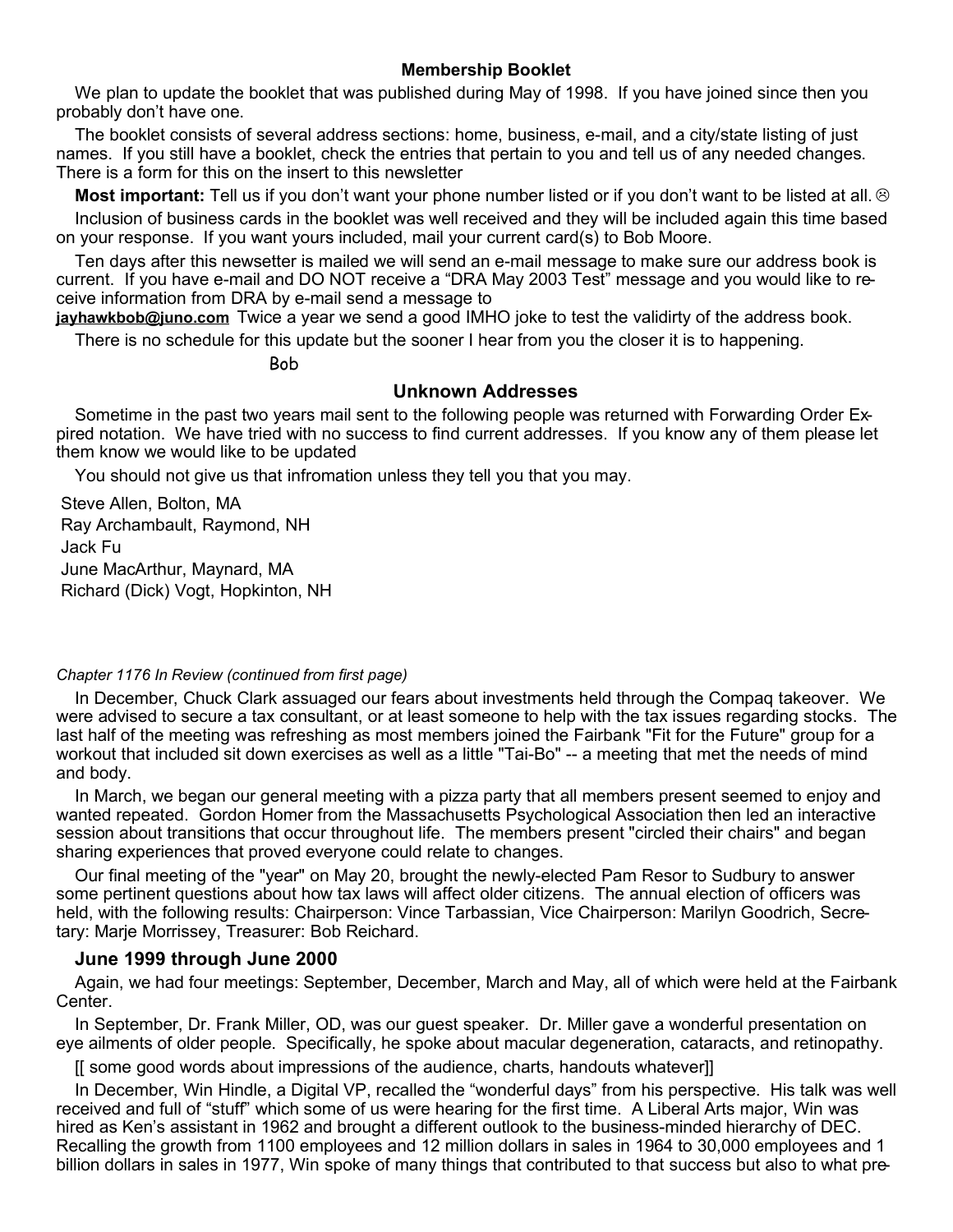cipitated the 90's– a time of vulnerability. He remarked that we shouldn't dwell on it as the first 35 years of Digital Equipment made such a difference in how businesses "worked" in the years that followed. He urged us to concentrate on the past accomplishments. In response to questions, Win told us that he retired in 1994 and keeps active physically and mentally. He serves on several corporate Board of Directors, does philanthropic work and is a trustee of Emerson Hospital.

Of course Chapter 1776 continues to meet four times a year and did so in 2001, 2002 and 2003. If you are interested in the minutes from those meetings please contact Marje by e-mail or give her a phone call.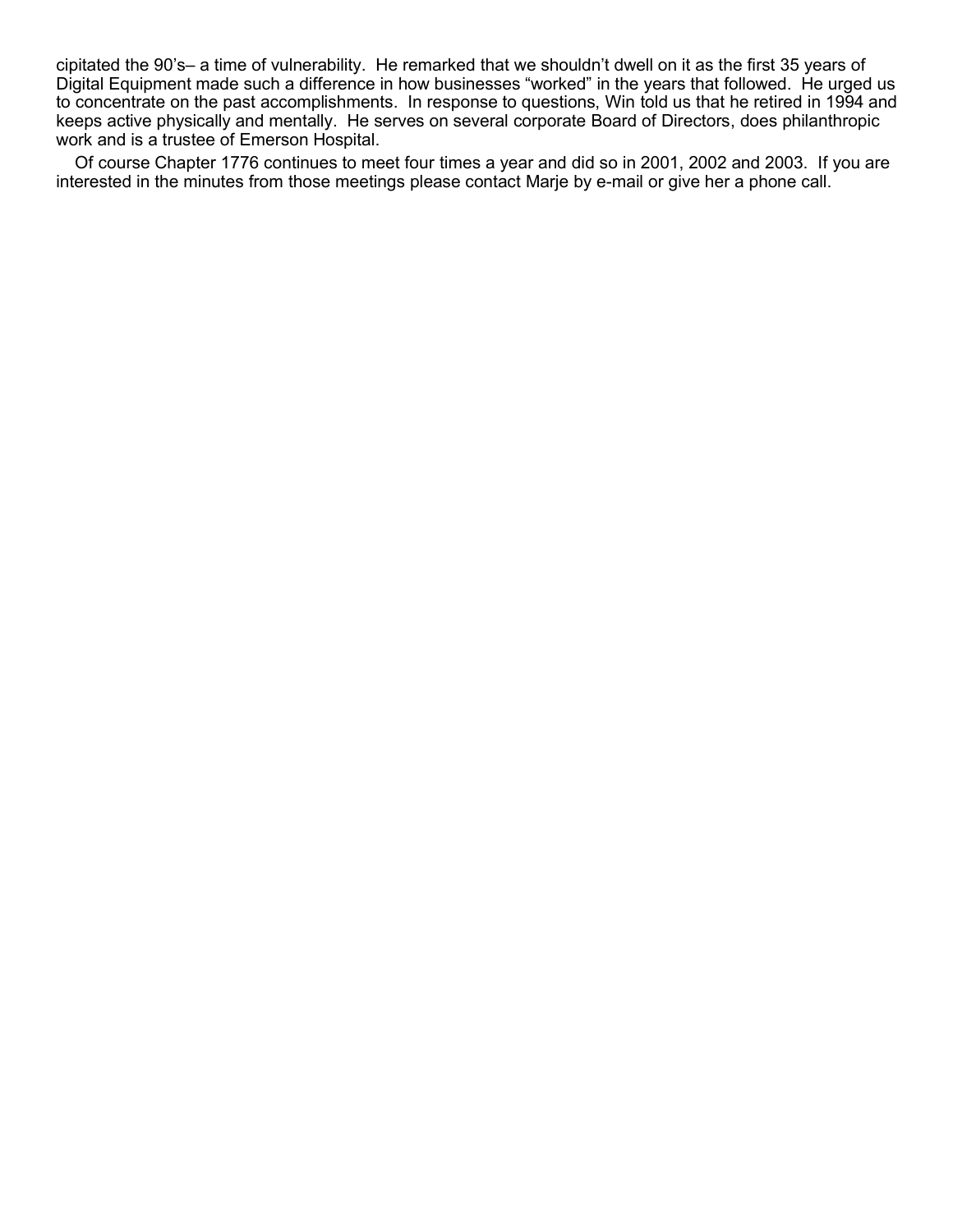DEC'ed Out is a newsletter published by and for the Digital Retirees Association. Byline articles may contain conclusions or opinions of the writer and not necessarily of the Digital Retirees Association or its Board of Directors or Chapter 1776 officers.

The May 2003, newsletter was mailed to 189 addresses of folks who have paid dues since 1999.

## **Mailing Address**

DRA c/o Bob Moore 3 Judith Rd Chelmsford, MA 01824

## **Changes Of Address**

Please let us know when you change addresses, right after you tell your next of kin.

List omitted this time. Please refer to previous issues.

## **Contacting DRA**

Chapter 1776 folks should call one of the officers. Their phone numbers and email are in the box that follows.

Others please contact Bob Moore. When leaving phone number please do so *slowly* with area code.

## **Board of Directors**

| Bob Moore, President                               | 978-256-9537       |  |
|----------------------------------------------------|--------------------|--|
| after May 31, 2003                                 | 781-270-0252       |  |
| e-mail                                             | jayhawbob@juno.com |  |
| No other officers at this time $\otimes$ bad news! |                    |  |

#### **Chapter 1776 Officers**

|                                           | Co-chair, Marilyn Goodrich        | 978 443-6865 |
|-------------------------------------------|-----------------------------------|--------------|
|                                           | Co-chair, Vince Tarbassian        | 508-877-4643 |
| Consultant, Lou Swinand                   |                                   | 508-842-1069 |
|                                           | <b>Treasurer, Harriet Willens</b> | 978-897-3189 |
|                                           | Secretary, Marje Morrissey        | 978 897-2568 |
| Marilyn marilyn.goodrich@worldnet.att.net |                                   |              |
| Vince<br>etarbassian@juno.com             |                                   |              |
| lou@swinand.com<br>Lou                    |                                   |              |
| Harriet<br>momandmag@aol.com              |                                   |              |
| Marje                                     | morrisseymf@cs.com                |              |
|                                           |                                   |              |

#### **Digital Alumni**

Peter Koch – about fifty words

# **Hewlett Packard Retirement Group (hp-REM**

By Marilyn Goodrich

When Compaq ended the wonderful life of Digital Equipment Corp, Compaq retirement organization did not want any connection with our group. In spite of that, DRA has survived. Now as you know, Hewlett Packard is in control because of their recent purchase of Compaq. Hewlett Packard has a very active retirement group.

The purpose of this message is to provide the members of our Digital Retiree Association with information about hp-REM (Hewlet Packard-Retired Employees of Massachusetts). The Executive Board for DRA has met with the hp-REM Board of Directors for the purpose of exchanging information about how each of our groups operate, with the desire to learn if our DRA, Cahpter 1776 might joun the hp-REM group.

The hp-REM group has about 180 members in the Metro West area. They have 3 meetings each year. They are primarily a social group and provide travel opportunities during the year. Currently there is a trip to the Amish country planned for March. They go to the gambling casinos in CT. They go to Boston for specific art exhibits or shows. All the trips are arranged by an event planner within their group.

They have a Board of Directors made up of 9 people, plus past presidents. Each person has an assigned responsibility to report on at each meeting. In addition to the trips that are being planned, they are preparing for their annual meeting which will be a dinner meeting with guest speaker.

We want all our members to learn about the hp-REM group. The hp-REM people have welcomed our DRA group, and they feel we might have a wonderful time sharing with their activities, plus their desire to contribute to our group.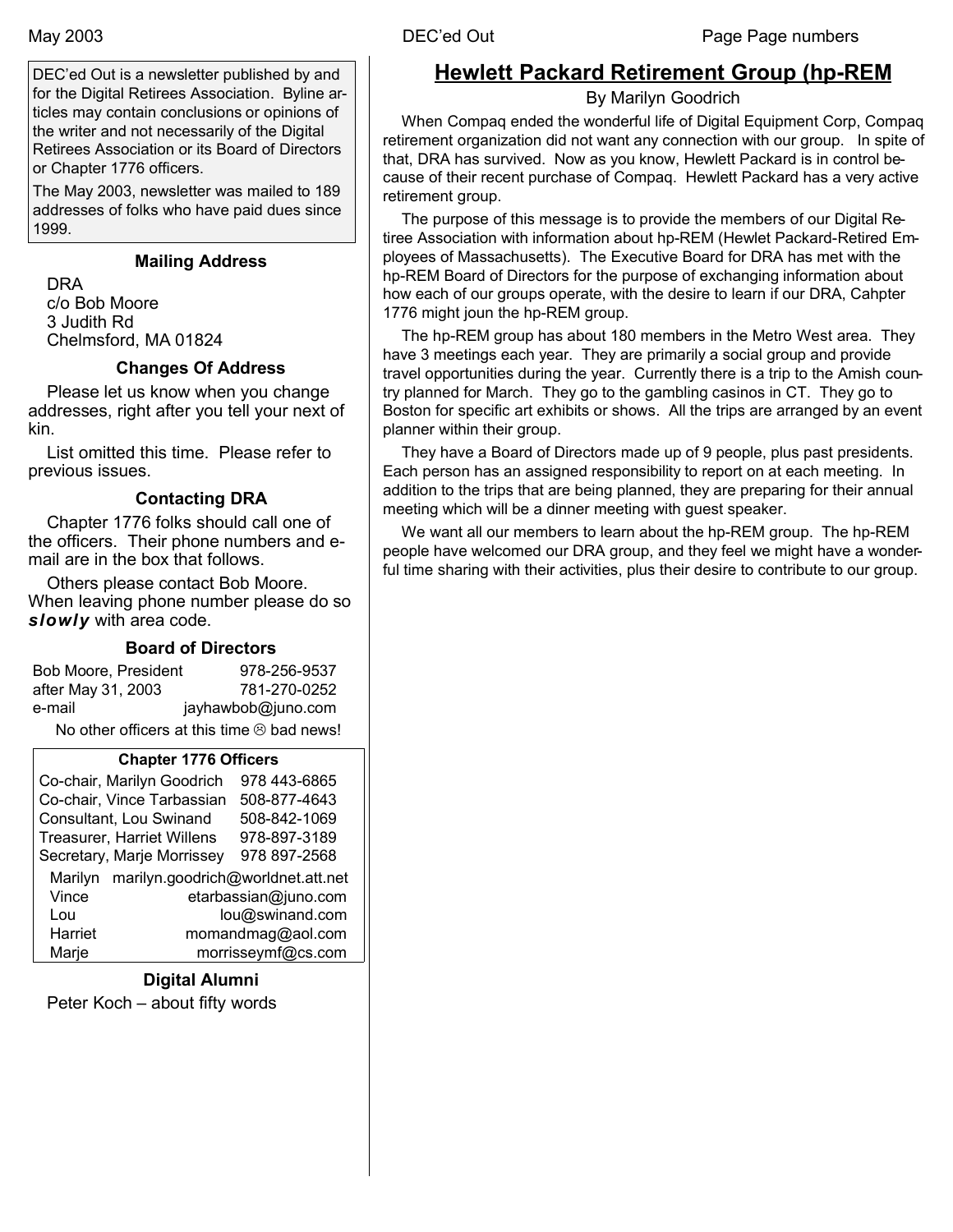c/o Bob Moore 3 Judith Rd Chelmsford, MA 01824

Open Carefully and Remove Insert

Label goes here

Chapter 1776 Notice at bottom of this page

DRA Chapter 1776 **Meetings** Fairbank Senior Center, Fairbank Road, Sudbury Thursday, May 22, 2003 7:00–9:00 PM Annual Meeting with Special Guests and Election of Officers

Guest Speaker:

Questions or comments should be directed to one of the 1776 Officers. See box on page 3. This notice was was also e-mailed to 45 addresses on or about May 8, 2003. Please Let a 1776 Officer know if you would prefer NOT to receive these notices or if you know someone who would like to get the notice but didn't.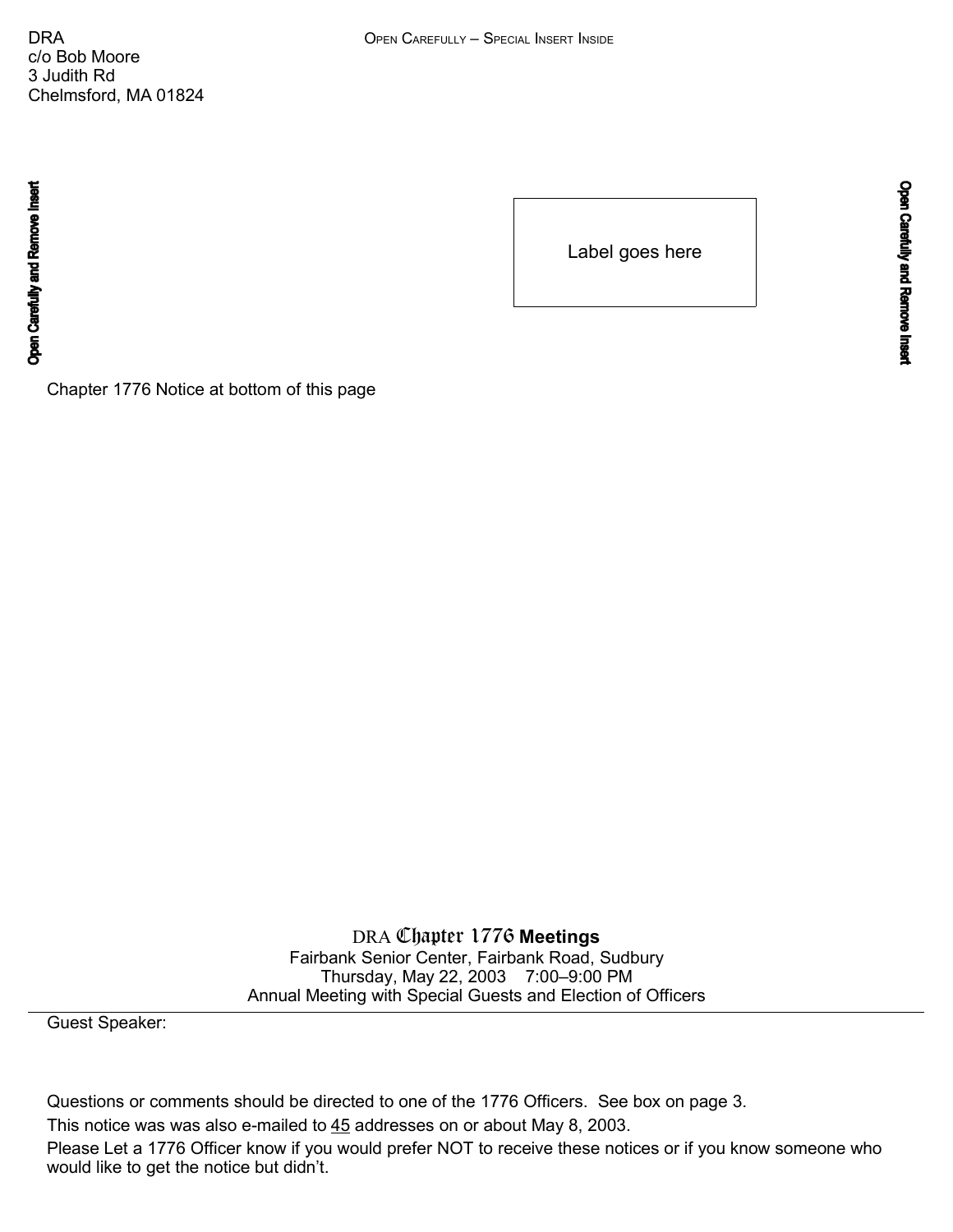# INSERT TO MAY 2003 DEC'ED OUT

This insert contains some personal information about you.and a survey. Please review and complete the information as requested and return it ASAP so that we can determine how we want to proceed in the immediate future of the DRA organization.

When preparing for mailing, please refold this sheet so that the DRA address and stamp appear on the outside of the tri folded sheet of paper. The USPS would like the paper sealed at the botton with a piece of tape.

Of course, as always e-mail is always welcome. Please send to Bob Moore or any of the 1776 Officers listed in the newsletter. Be forewarned. Bob is being married on May 31, 2003 – so e-mail may not be answered between May 28 and June 10.

#### **If this newsletter was forwarded to you please make sure that you update the erroneous information shown in the following section.**

# **DRA Survey May 2003**

Fill in the blanks, circle a choice, or write a short comment. Dissertations are best handled with e-mail or a separate maililng to the address shown on the other side. Write long comments on the same panel that shows your name and address.

| Do you need a ride to Chapter 1776 meetings: Daytime? Yes No Evening? Yes No                 |  |  |
|----------------------------------------------------------------------------------------------|--|--|
| Do you use Digital Credit Union: Yes No                                                      |  |  |
| Do you have Medicare: Yes No Name of Supplemental Health Insurance if any _____________      |  |  |
|                                                                                              |  |  |
|                                                                                              |  |  |
|                                                                                              |  |  |
|                                                                                              |  |  |
| Do you belong to AARP Yes No AARP Chapter if any _______________________________             |  |  |
|                                                                                              |  |  |
| Are you a paid subscriber to Digial Alumni? Yes No                                           |  |  |
|                                                                                              |  |  |
|                                                                                              |  |  |
| What if any muscial instrument do you play? Consider voice an instrument.                    |  |  |
|                                                                                              |  |  |
| Do you own your own business? Yes No Type of product or service _________________            |  |  |
| Any outstanding, knock 'em dead awards you may have received since putting Digtal behind you |  |  |